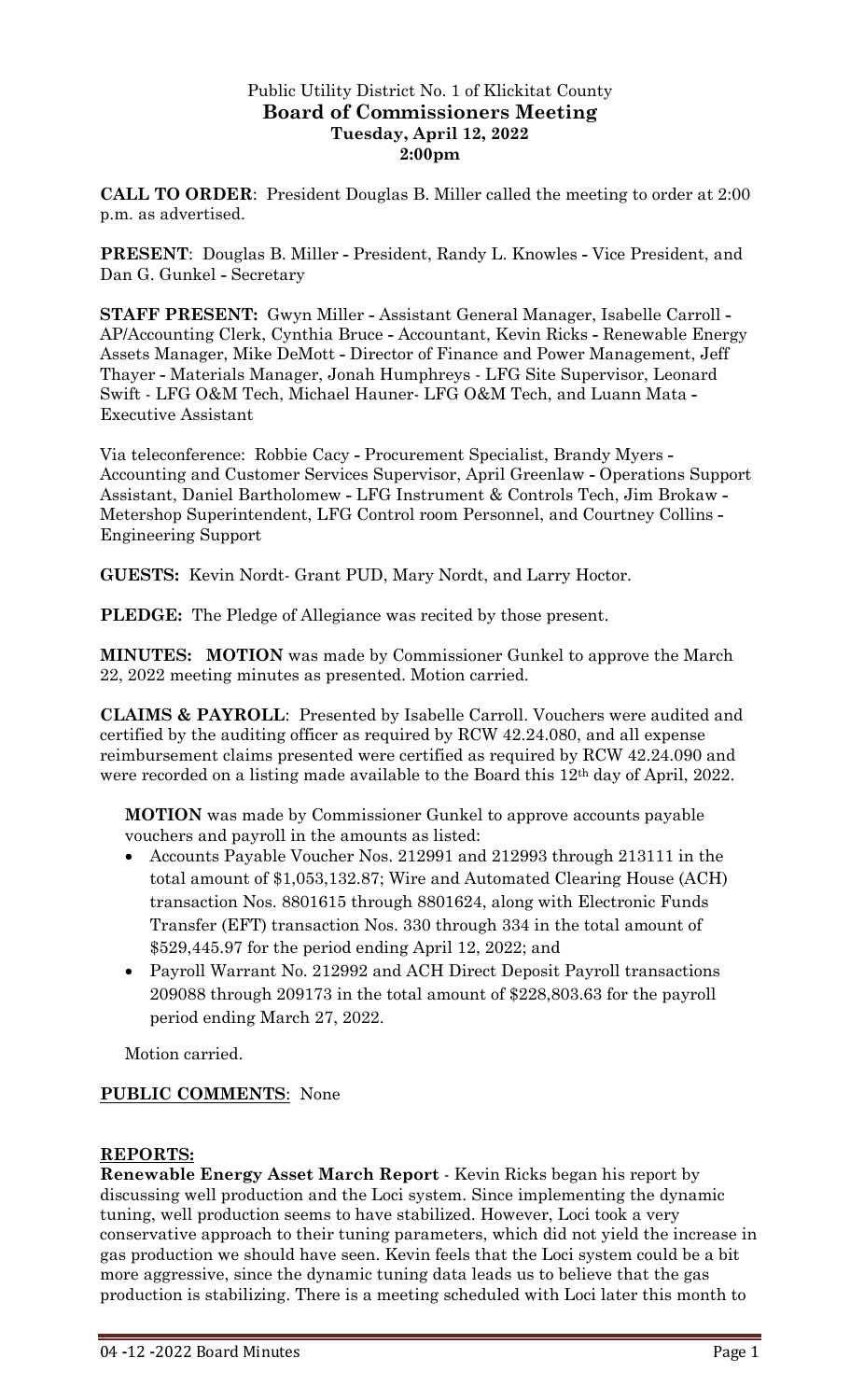discuss the tuning options. We still feel that Loci will yield a positive return on our investment and expect to see this value grow over the next several months.

Staff completed the annual spring maintenance shutdown last week. The outage was scheduled for eight days. Five days of maintenance with three days to restart. Due to the successful improvements made to the system the three day start up schedule was reduced to two days. Windy weather was challenging since most of the required work was outside. Kevin highlighted a few of the projects completed. He also mentioned that the meter shop and electric crew outage timing was planned out well. Unfortunately, the plant went down a bit early due to an unplanned BPA outage on their 500kVA transmission system. Fortunately, everything worked out; but staff was concerned about the restart since the system went down prior to manual shutdown.

Lastly, Kevin and Mike DeMott will attend the McNary Klickitat Public Utility District /Northern Wasco People's Utility District operating committee meeting scheduled April 13, 2022. They will provide an update at our next meeting.

**Power and Finance Current update -** 2022 Mid-C Forward Prices vs 2022 budget were reviewed and show substantial increases have occurred. Current day ahead pricing was \$101 on peak and \$88 for off peak. US Natural Gas Storage is at low levels and near the lowest levels seen over the 2015-2020 period. News of increased LNG exports will put additional downward pressure on gas inventory levels. These factors combined with recent cold weather events have contributed to increases in market power prices. With likelihood this will continue, hedges were executed for 2022 Q4 LLH and Jan-Feb HLH and LLH. 2022 hedging continues to provide positive outcomes for KPUD as hedges prices are below current market prices.

Washington Climate Commitment ACT (CCA) related items were discussed with focus on carbon content of several power supply options. With a January 2023 start date to the CCA there are still several unknowns including: allowance allocations to be received by KPUD, cost \$\$/metric ton that will be 'charged' to the utility, as well as the potential value of allowance. We are also seeing that Slice customers are looking to transition away from their committed sourced projects and move back to a Bonneville provided product due to all of the unknowns at this time. The carbon emissions threshold under the CCA is 25,000 Metric Tons (MT) per year. Carbon emission rates measured in MT/MWh was presented for several resources showing the resulting annual carbon emissions for each resource under a variety of Tier 2 MWh scenarios. Our Tier 1 BPA share of roughly 36aMW would result in 6,075 MT of emissions and this value was included in all scenarios. Under all scenarios presented, KPUD would exceed the 25K annual MT limit with the exception of utilizing BPA or another for Tier 2.

White Creek Wind (WCW) output was discussed as a potential resource to serve load due to the low carbon nature of the resource. Previously WCW has not been considered for use in serving our above BPA load requirements due to shaping related costs. Now with increasing forward power prices and carbon cost concerns WCW with shaping charges applied may be a competitive option. BPA is to provide actual shaping costs and KPUD may consider utilizing WCW output during the BP-24 period.

The KPUD strategic plan requires an assessment to be completed by fall of 2023 of power supply options for KPUD to utilize during the post-2028 period. A matrix of options being reviewed was presented to the Board. This list will continue to be presented and discussed but at this time it was determined that the list is comprehensive with no major exclusions found.

The Public Power Council has presented the Post-2028 Concept Paper to BPA on 3/31. Key items in the letter were presented to the Board. Mike would like to meet internally to talk through concepts. This review will assist Mike with his focus on areas that could potentially impact us.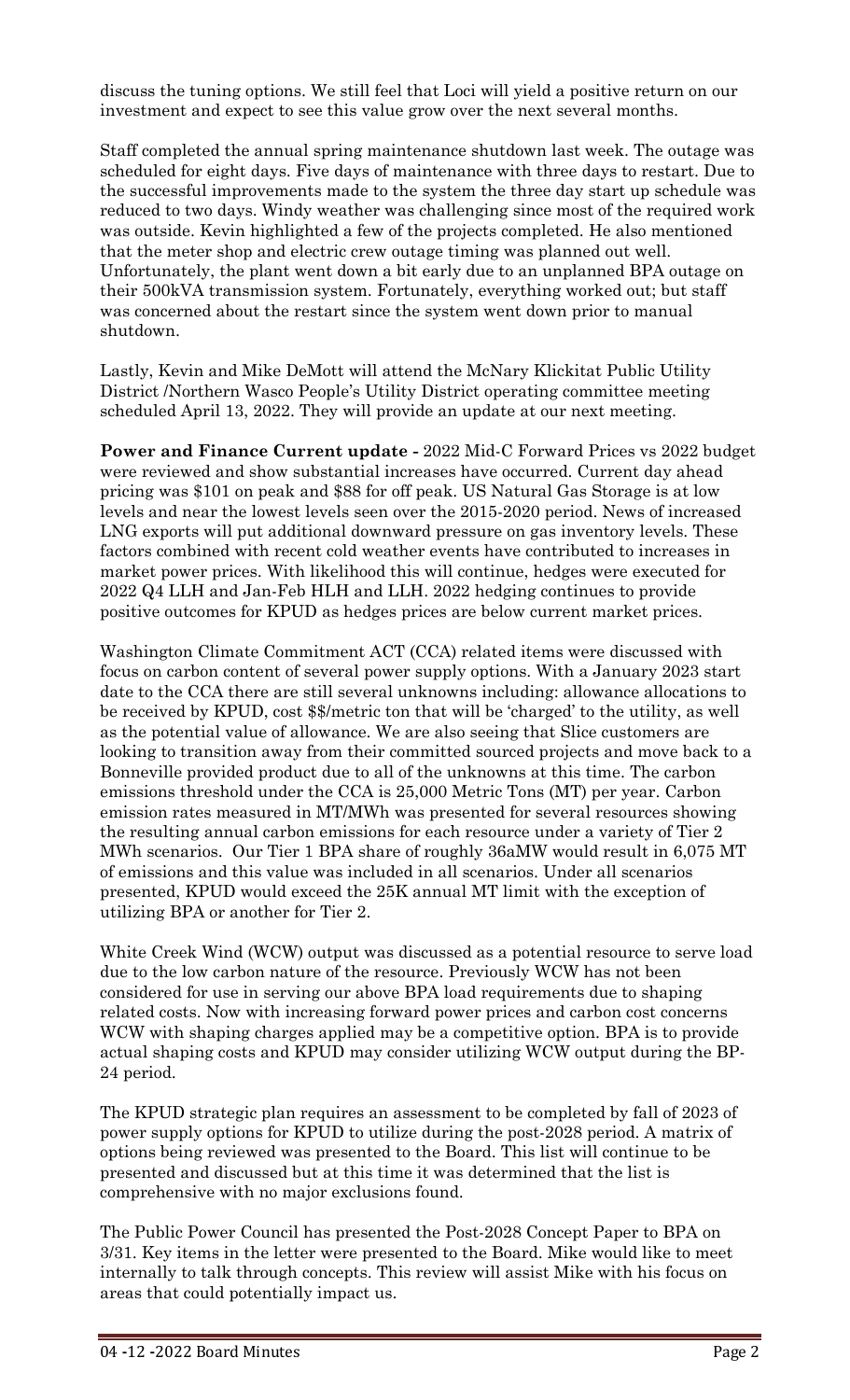**January and February Financials -** Cynthia Bruce presented the monthly financials for January and February. The forecasted revenue for year-end shows minimal variances across rate revenue classes. Renewable Natural Gas (RNG) production is slightly under budget so far this year, though WCW revenues are predicted to end the year in our favor based on current market pricing and forward price curves. Interest income is slightly increased based upon Local Utility District payments. On the expense side, wholesale power costs have increased and are predicted to end the year \$150,000 over budget. The remaining year-end expense forecast remains unchanged at this time. Our O&M labor is over budget year-to-date due to the January storms, which may qualify for Federal Emergency Management Agency (FEMA) reimbursement. Debt Service Coverage is forecasted at 2.16 compared to 2.12 budgeted. The only change to forecasted year-end for items of cash significance is within capital expenditures: we increased the expected spending by \$800,000 due to projects that will be completed in 2022, but had not been included on the 2022 budget. Our forecasted days cash on hand is 208 days, up from 192 budgeted.

Cynthia also updated the Board on current Accounting department activities. The utility began our 2021 Financial Audit with Moss Adams April 4. It is anticipated that we will have provided all necessary reports by April 15. We also expect to have the audited financials back from Moss Adams in mid-May. Our 2020/21 winter windstorm qualified for FEMA reimbursement. We do not have an expected reimbursement date yet. April and Cynthia are also beginning the filing process to seek reimbursement for our 2022 winter storm.

**COMMISSIONER DOUGLAS MILLER** - Commissioner Miller stated he would be attending the Lyle community meeting tonight and the WPUDA association meetings by zoom on Wednesday and Thursday this week. He also stated that he attended the Klickitat Community meeting last week and that the meeting was well attended.

**COMMISSIONER RANDY KNOWLES -** Commissioner Knowles did not have a report.

**COMMISSIONER DAN GUNKEL -** Commissioner Gunkel did not have a report.

# **ASSISTANT GENERAL MANAGER -**

- FEMA **-** April Greenlaw reported that we have completed an initial submission to FEMA for the January 2022 storm event. FEMA has approved our 2021 windstorm event for reimbursement. This event was approved at a 90% reimbursement, but typically, if approved FEMA reimburses at 75% of total costs submitted. April stated that since NISC has a better way to track outage costs through a "tracking work order" it has increased our ability to smoothly acquire, produce and provide storm damage costs. Commissioner Miller asked if there is a trigger where a "tracking work order" would be created. At this time a work order is created dependent on how quickly events transpire or how wide spread the reporting areas are. April elaborated that we are more inclined to create tracking work orders, because we have the ability to close them out at any time if they don't transpire into something larger, but it gives us a central location to gather costs and information for recalling at a later date if needed.
- Supply Chain update **-** Jeff Thayer began the discussion stating that we have a combination of 150 Overhead 15 and 25kVA transformers in stock. He discussed the inventory items that were secured from a PGE surplus sale. We purchased 22 pad-mount 25kVA transformers. These should be delivered this week. The cost was actually a little cheaper than market pricing. We have an order of 60 transformers scheduled for delivery in May and with the arrival of those, we are back up to our normal construction use inventory levels. Should we have a construction year like last year we will not have enough inventory yet, but we will evaluate our needs prior to December when the next transformer delivery is scheduled to be received. Jeff will continue to search for transformers as we move throughout the year. All other inventory items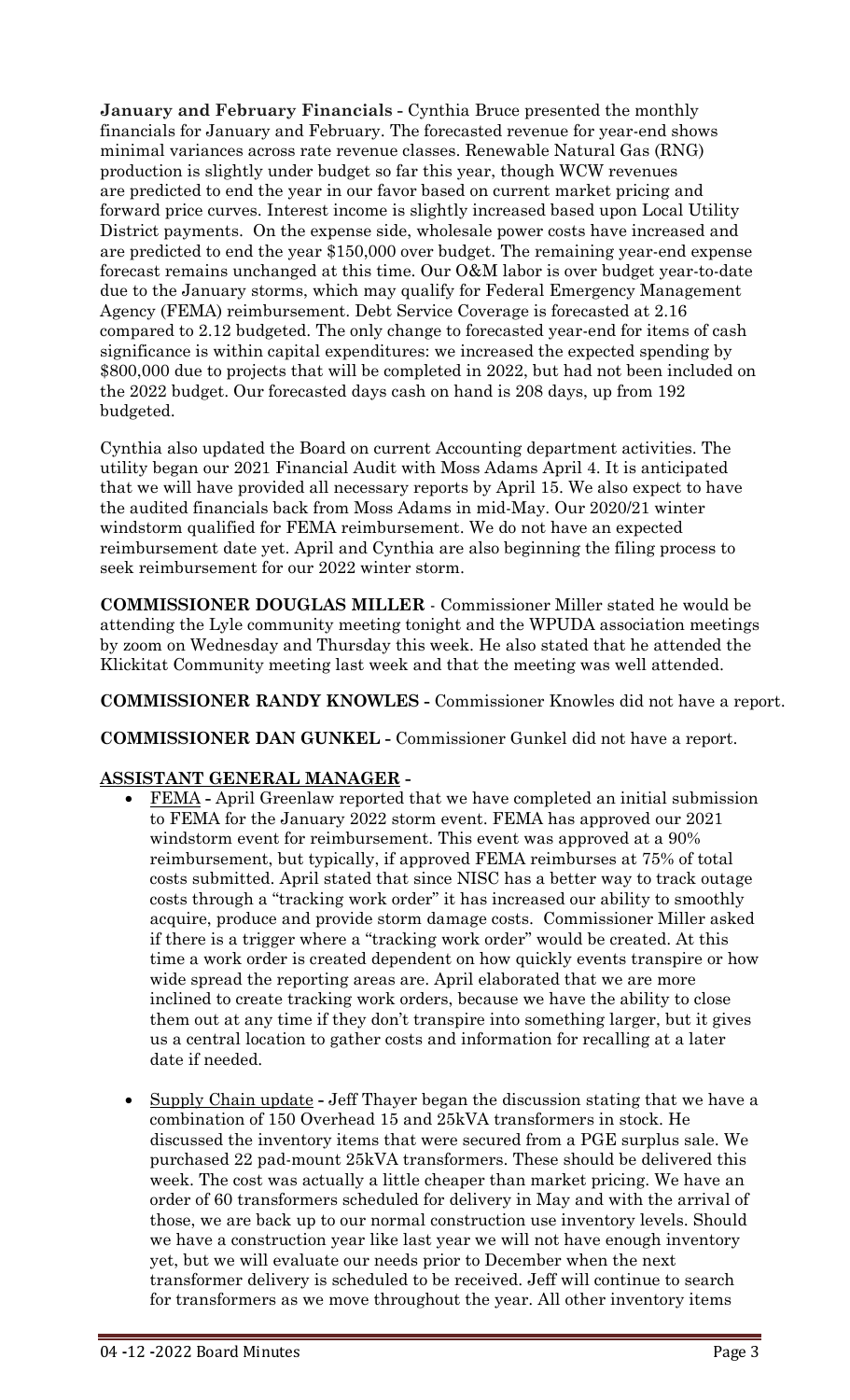are at normal usage stock levels for the year. Our annual inventory count process will be completed next week. Lastly, Jeff asked that the commissioners be aware that the stock levels and the inventory value amounts will be higher than typical years.

- WS office remodel **-** Jeff also updated the board that the general contractor is almost complete. The carpet layer was in on Monday and found that the glue used on the carpet had adhered to the linoleum tiles underneath and when they pulled up the tile they found what could potentially be asbestos. This dust is being tested now and Jeff will provide testing results at the next meeting. Should this require abatement, it would potentially delay the reopening 3-4 weeks. Otherwise, we are looking to reopen the office on April 25.
- NWPPA Annual E&O conference **-** is being held this week in Spokane. Brandon Johnson, Mike Nixon, and Mark Garner attended the event and will provide an update at the next meeting.
- Staffing **-** Jeff Speelman has resigned. With our current crew levels, we have engaged the Operations staff to assist us with creative scheduling for standby and call. We are asking Goldendale crewmembers to backfill coverage. Staff is being creative with their coverage options and we have a Dock crew beginning on Monday. However, response times may be impacted as we navigate these challenges.
- Recruitment/sign-on bonus Gwyn stated that she has drafted a sign on bonus for critically hard to fill positions. The general proposal is a \$15,000 signing bonus in exchange for a two-year commitment. A portion received upon hire, another portion at 6 months and so on until they reach their two-year commitment. This proposal also includes a finder's fee component to award to staff for assisting with the recruitment process should their recommendation be awarded the position. Recruiting for other positions has been challenging as well. We have another IT position opening at the end of the week. Rick Adams has tendered his resignation. Therefore, we will have two job openings in the IT department to fill.
- Summer student positions **-** are posted. We have received some response and expect to interview in the coming weeks.

**GENERAL MANAGER -** The complete report can be found at: [htp://www.klickitatpud.com/topicalMenu/commissioners/GM\\_Reports.aspx](http://www.klickitatpud.com/topicalMenu/commissioners/GM_Reports.aspx)

# **AGENDA ITEMS:**

A. REVIEW OF GRANT PUD/ENERGY NORTHWEST SMALL MODULAR NUCLEAR REACTOR PROJECT DISCUSSION @ 2:15 PM **-** Kevin Nordt of Grant PUD was present to promote the Grand PUD/Energy Northwest Small Modular Nuclear Reactor (SMR) project.

Mr. Nordt provided a brief background of his experience with both Grant PUD and Energy Northwest. He reviewed Grant PUD's past project accomplishments, struggles, and successes regarding previous projects and project management. He was extremely proud of the fact that they have been very successful completing projects on time and on budget. He discussed Grant PUD's philosophy regarding the SMR's. He reviewed cost effectiveness of this carbon free power resource stating it can provide firm, dependable, dispatchable carbon free power. SMR's have high capacity factors with a smaller footprint than other renewable power resources can provide. Commissioner Knowles asked about the efficiencies with this source. The Range is from 15% to full power over a 3-day period, they can be ramped up or down dependent on need, but it is not an immediate process.